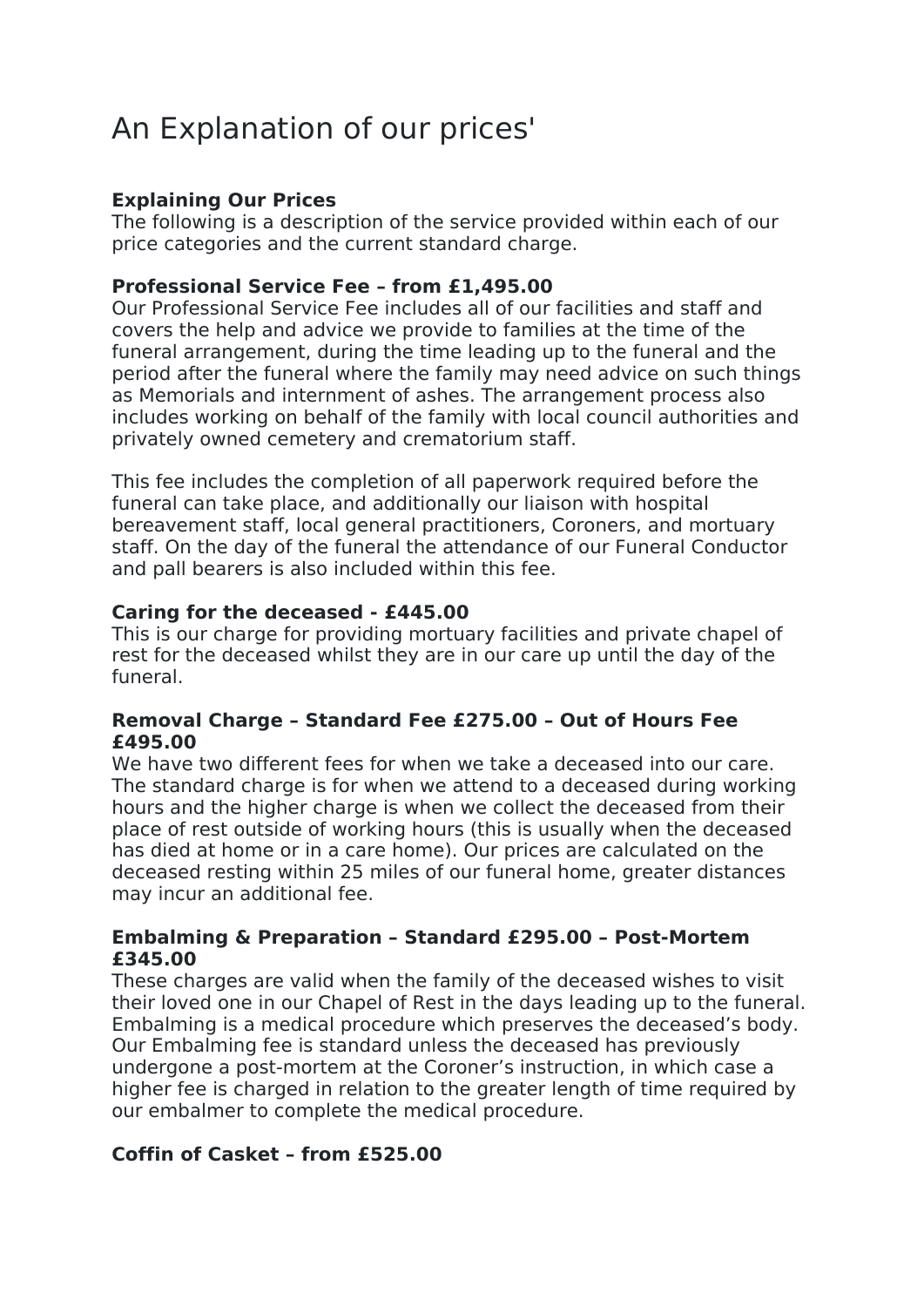There are many choices of coffin or casket and as such the price varies greatly. A standard wood veneer coffin is our standard coffin and can be chosen for any funeral, upgrading the coffin/casket will depend upon our customers personal preference. Full guidance is available when making this choice.

## **Hearse from £395.00 & Limousines from £395.00**

Our Hearse and Limousines are charged at a standard rate which provides up to four hours hire charge which begins when we leave our premises and ends when we have arrived at the wake address. If the funeral takes greater than 4 hours, then additional charges may be incurred, and any such charges are based on an hourly rate and will be discussed and agreed with the family at the time of the funeral arrangement.

## **Horse-drawn Hearse from £1,450.00**

A Black Carriage drawn by two Black Horses is our standard offering, White Horses and a White Carriage are more expensive (£1,495.00). If the distance to be travelled is greater than 10 miles then there will most likely be a need for four horses to draw the carriage, in which case a higher fee will be incurred, again this will be discussed and agreed with the family at the time of making the funeral arrangements.

## **Order of Service Booklets from £2.00 per copy**

## **Floral Tributes from £25.00**

## **Disbursements**

Disbursements are the fees and charges we as funeral directors settle on behalf of the family. They include Crematorium fees, Burial Charges, Minister & Life Celebrant fees and Doctors fees. The amount shown on our account is the amount we pay to the third party on the family's behalf.

## **Our Non-Attendance Funeral from £1,395.00**

The Non-Attendance funeral includes our Professional Services Fees, Caring for the deceased, our Removal Charge (if during normal working hours), a coffin of our choice, a Private Ambulance to convey the deceased to the Crematorium, Crematorium Fees (at the Crematorium of our choice), and Doctors Fees. The Non-Attendance funeral is a cremation service only (not burials) and does not include; Attendance by any mourners, Embalming, use of our chapel of rest, limousines, a Minister or Life Celebrant, a Funeral Service at the Crematorium. We will inform the family of when and at which time the funeral will take place.

## **Our Simple Funeral from £2,495.00 plus disbursements**

Our Simple Funeral is a cost-effective means of carrying out the funeral of a deceased. The Simple Funeral includes; our Professional Services Fees, Caring for the deceased, our Removal Charge (if during normal working hours), our standard wood veneer coffin, and our staff and a Hearse to convey the deceased directly to the Crematorium. The Simple Funeral fee